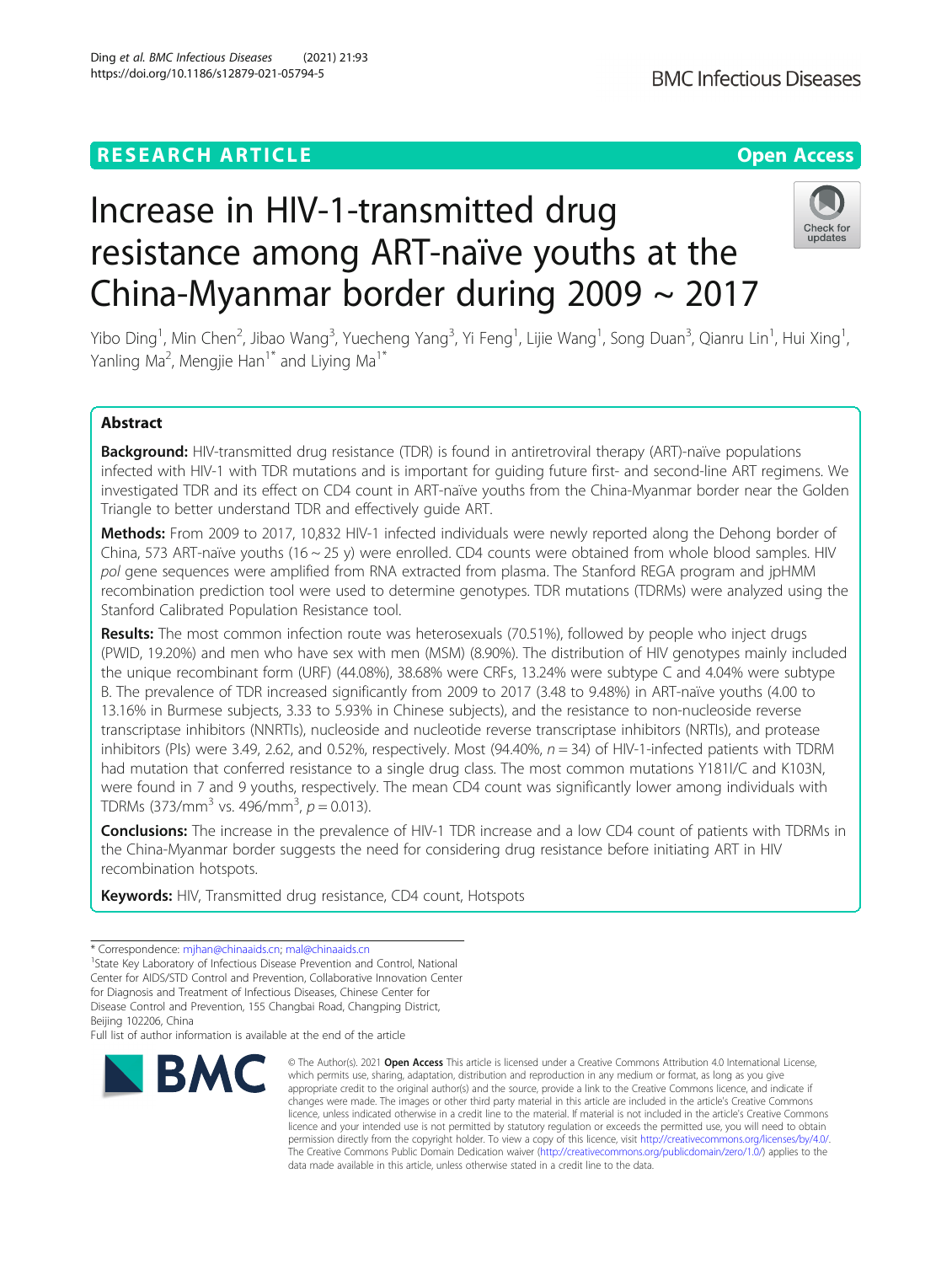#### Background

A total of 37.9 million people living with HIV (PLWH) worldwide, and 24.5 million people were receiving antiretroviral therapy (ART) at the end of 2018 [[1\]](#page-7-0). However, the problem of drug resistance (DR) has been a focus with the increasing use of ART. DR, including transmitted drug resistance (TDR) and acquired drug resistance (ADR), develops because of viral replication in the presence of ART drugs. TDR is found in ART-naïve populations infected with the virus carrying DR mutations. TDR surveys effectively guide future first- and second-line ART regimens [\[2](#page-7-0)].

The monitoring of population levels of DR is also critical to achieving the WHO/UNAIDS 90–90–90 targets. The WHO HIV drug resistance 2019 report noted that 12 of the 18 countries that reported survey findings of TDR had reached levels above 10%. The 2019 report also reported that the average TDR of the three countries bordering China exceeded the 5% moderate level: Myanmar 5.40% (3.10% ~ 9.20%), Vietnam 5.80% (3.40%  $\sim$  9.50%), and Nepal 12.90% (8.80%  $\sim$  18.50%). Overall, the average TDR among newly reported HIV individuals is relatively low (4.10%) in most recently research in China [\[3](#page-7-0)]. Another national survey in 2015 reported that [[4\]](#page-7-0), the average TDR of Chinese youth was 3.6% (32/ 894), including 3.00% of MSM and 5.80% of heterosexual transmission. However, estimates of the rates of TDR in the HIV epidemic vary throughout China. Several surveys reported that the TDR of some cities in Yunnan Province of China exceeded the WHO 5% moderate prevalence level [\[5](#page-7-0), [6](#page-7-0)].

Yunnan Province is in the southwestern part of China, bordering Myanmar, Vietnam, and Laos. By the end of 2016, the number of PLWH in Yunnan (91,986) was the second-highest of all provinces in China; of these, 70,577 (76.7%) were receiving ART. Dehong city is a major city for trading in the Yunnan-Myanmar border area. Dehong shares an international border with Kachin and the Shan state, Myanmar, which are two of the major states of the "Golden Triangle". The "Golden Triangle" is one of the world's largest drug production centers [\[7](#page-7-0)], and there is a severe HIV transmission problem around this area. The first HIV spread in Chinese people who inject drugs (PWID) was found in Dehong  $[8]$  $[8]$ .

The prevalent HIV-1 stains (92.3%) in most regions of China are CRF01\_AE, CRF07\_BC, subtype B′/B, CRF08\_ BC. Subtype C, URFs or other CRFs were less than 3% [[9\]](#page-7-0). However, Dehong City is a hotspot of HIV recombination and transmission, [[10\]](#page-7-0) from which most of the HIV-1 strains currently circulating in China first appeared [\[11](#page-7-0)–[14\]](#page-7-0). In a previous survey of HIV-1-infected youths in Yunnan found that the URF were as high as 64% [[15\]](#page-7-0). Whether frequent recombination increases the spread of drug resistance in treatment-naïve population is not clear. It is essential to monitor TDR in this recombination and transmitted hotspots.

According to the WHO HIV drug resistance (HIVDR) threshold survey method [[16\]](#page-7-0), untreated youths  $(< 25 y)$ are more likely to have recent infection and are repre-sentative of TDR [[17,](#page-7-0) [18\]](#page-7-0). To better understand TDR and its effect on CD4 count, we investigated TDRMs and HIV genotypes in youths over a 9-year period and examined the effect of TDRMs on CD4 counts in the China-Myanmar border near the "Golden Triangle".

#### Methods

#### Study population and ethical review

The ethical review of this study was formally approved by and obtained written consent (approval no. X190111549) from the Medical Ethics Certification Committee of the Chinese Center for Disease Control and Prevention. Written informed consent was obtained from all subjects included in the study.

From 2009 to 2017, a total of 10,832 people were newly reported with HIV-1 infection at the Dehong border of China. Among these individuals, 2210 were youths  $(< 25$  y). We amplified the HIV-1 *pol* gene from the plasma of 666 of these youths who were chosen according to the following criteria: 1)  $16 \sim 25$  y, newly diagnosed with HIV within 3–6 months, and not motherto-infant transmission; 2) never received ART; 3) agreed to provide written informed consent and to allow plasma samples to be collected and stored for follow-up studies; and 4) agreed to provide epidemiological information. Finally, 573 (86%, 573/666) youths from whom the viral pol gene was successfully amplified were used in the analysis. The annual sampling percentage for this study, were  $13.58\%$  in  $2009 \sim 2011$ ,  $22.65\%$  in  $2012 \sim 2013$ , 26.90% in 2014 ~ 2015, and 52.25% in 2016 ~ 2017 (supplemental Table S[1\)](#page-7-0).

#### CD4 count and pol gene amplification

CD4+ T lymphocyte were counted using FACSCalibur flow cytometer and supporting kits (BD Bioscience, United States). The CD4 counts of 461 (80%) of the youths in the study were recorded. RNA was extracted from 140 μL of plasma samples using the QIAamp RNA Blood Mini Kit (Qiagen, Hilden, Germany). The partial pol gene, including the protease and reverse transcriptase (PR and RT) coding regions, was amplified by nested polymerase chain reaction (PCR) and an "in-house" method [\[19](#page-7-0)] by one-step RT-PCR, using the primers F1a (TGAARGAITGYACTGARAGRCAGGCTAAT), F1b (ACTGARAGRCAGGCTAATTTTTTAG), and RT-R1 (ATCCCTGCATAAATCTGACTTGC). The primers used in nested PCR were PRT-F2 (CTTTARCTTC CCTCARATCACTCT) and RT-R2 (CTTCTGTATG TCATTGACAGTCC). PR/RT covered a fragment of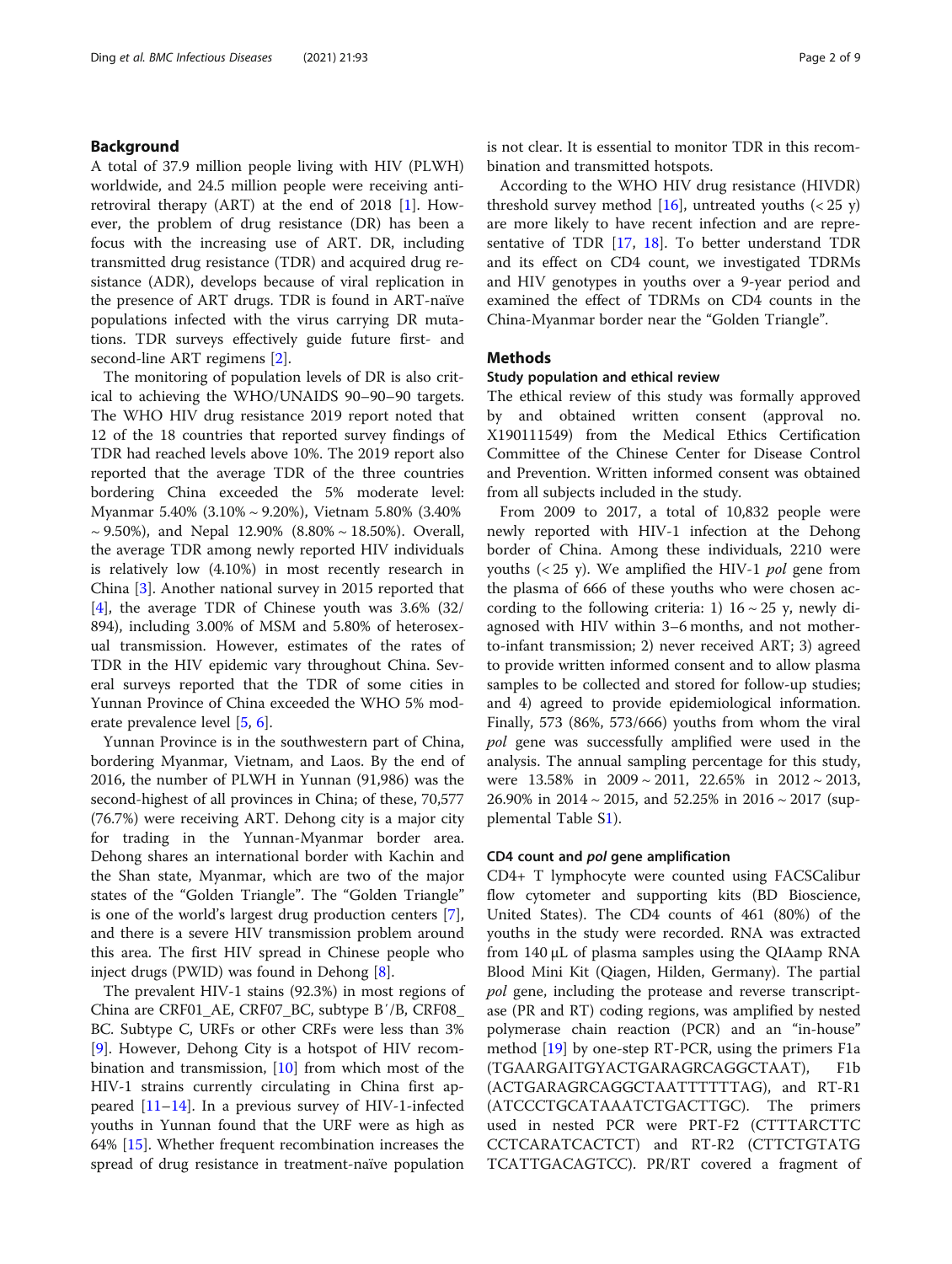1056 bps corresponding to nucleotides 2259 to 3314 relative to the HXB2 genome. The positive PCR amplicons were purified using the QIAquick Gel Extraction Kit (Qiagen, Valencia, CA) and sequenced. Amplicons were purified using the Illustra GFXR PCR DNA and Gel Band Purification Kit (GE Healthcare, United Kingdom) according to the manufacturer's recommendations. The purified DNA was sequenced using the Big Dye Terminator Cycle Sequencing Ready Reaction Kit v.3.1 (Applied Biosystems, CA, United States) with processing on an automated ABI 3130xl sequencer (Applied Biosystems) using Sanger's method. All sequence data were spliced and cleaned using Sequencher v5.1 (Gene Codes Corporation).

#### Genotype identification and analysis

Sequences were edited in AliView software and aligning using the Los Alamos HIV Align tool with HXB2 reference sequences. The phylogenetic tree was approximated using the maximum likelihood method with general time-reversible (GTR) modeling with RAxML (version 8) software [[20\]](#page-8-0) and Figtree v1.4.3. Identification of HIV-1 genotypes was perform using the phylogenetic tree and the Stanford REGA HIV-1 Subtyping Tool 3.0 [[21\]](#page-8-0). If the results of the REGA tool were 'Recombination', 'Recombination-like', 'potential-Recombination', 'check the report', the phylogenetic tree was used for confirmation.

#### Drug resistance mutations and analysis

TDRMs were defined as the proportion of surveillance drug resistance mutations (SDRMs), identified by the Stanford Calibrated Population Resistance (CPR) tool 8.0 (last updated on 2019-07-01), according to the WHO-2009 SDRM list [[22\]](#page-8-0). The Stanford HIVDB Program 8.9.1 (last updated on 2019-10-25, [https://hivdb.stanford.](https://hivdb.stanford.edu/hivdb/) [edu/hivdb/](https://hivdb.stanford.edu/hivdb/)) was used to score resistance to protease inhibitors (PIs), nucleoside reverse transcriptase inhibitors (NRTIs) and nonnucleoside reverse transcriptase inhibitors (NNRTIs) [[23\]](#page-8-0). Sequences were determined to be susceptible (< 15, including potential resistance) or resistant (15  $\leq$  low $<$  30, 30  $\leq$  medium $<$  60, or high $>$  60) based on their scores.

#### Statistical analysis

Statistical analyses were perform using R 3.6.2 and R-Studio 1.1.463. The Chi-square test or Fisher's exact test was used to verify differences in the distribution of demographic and clinical characteristics and genotypes and report proportions of TDRMs or network inclusion by participant characteristics (for example, nationality, educational status, etc.). The Cochran-Armitage trend test was used to test trends such as TDR trend and the proportion of genotypes changed. When appropriate,  $p$  < 0.05 was defined as statistically significant.

#### Results

#### Demographic and clinical characteristics of ART-naïve youths at the China-Myanmar border

Overall, the pol gene was amplified successfully from 573 untreated youths with HIV-1; of these youths, 351 (61.26%) were male, and 222 (39.74%) were female. The most common infection route was sex among heterosexuals (70.51%), followed by PWID (19.20%) and MSM (8.9%). The proportion of the MSM population is increasing annually (1 to 14%,  $p < 0.001$ ). More than half of the youths were single (58.81%), and the rest were married/cohabiting (37.35%) or divorced (3.84%). The subjects were Chinese (55.67%) or Burmese (44.33%). The proportion of PWID was higher among Burmese than among Chinese subjects (29.13% vs. 11.29%,  $p <$ 0.001). The educational status of the subjects was mainly primary education (28.27%) and junior high school education (27.23%). The Chinese subjects had a higher rate of junior high school education (34.84%) than the other subjects, and the Burmese subjects had a higher illiteracy rate (38.58%) (Table [1](#page-3-0)).

#### High HIV genotype diversity among ART-naïve youths in China-Myanmar border areas

The Stanford REGA online tool [\[21\]](#page-8-0) was used to classify genotypes, and the classification was rechecked in the phylogenetic tree. There was a high distribution of URFs (44.08%), including URF\_BC (39.20%), URF\_01BC (3.48%), and URF\_01C (1.22%), and 38.68% CRF: including CRF01\_AE (21.12%), CRF07\_BC (5.41%), CRF08\_BC (4.54%), CRF5501B (1.39%), CRF57BC (1.57%), CRF62BC (1.05%), CRF65cpx (2.09%) and CRF64BC (1.57%) (Fig. [1a](#page-4-0)), and 13.24% subtype C and 4.04% subtype B. The genotypes changed over time: subtypes B and C decreased from  $2009 \sim 2017$ , while those of CRF01AE, CRF07BC and URFs continued to increase. According to the route of infection, the proportion of URF in PWID was higher than that observed in people who were infected with HIV-1 through sexual transmission (heterosexuals and MSM), but the proportions of CRF01AE and CRF08BC in cases of sexual transmission were high ( $p < 0.001$ ). There are different HIV infection routes and genotypes between China and Myanmar, such as high URF in Burmese compared to Chinese (34.48% vs. 56.08%,  $p < 0.05$ ) and high CRF07\_BC and other CRFs in Chinese compared to Burmese (8.46% vs. [1](#page-4-0).57, 11.91% vs. 2.35%  $p < 0.01$ ) (Fig. 1b).

#### The HIV TDR among ART-naïve youths at the China-

#### Myanmar border increased significantly from 2009 to 2017 Thirty-six  $(36/573, 6.28%) (2009 \sim 2011: 3.48%, 2012 \sim$ 2013: 4.42%, 2014 ~ 2015: 4.42%, and 2016 ~ 2017: 9.48%) youths with TDRMs among the 573 untreated youths with HIV-1 were identified by the CPR program.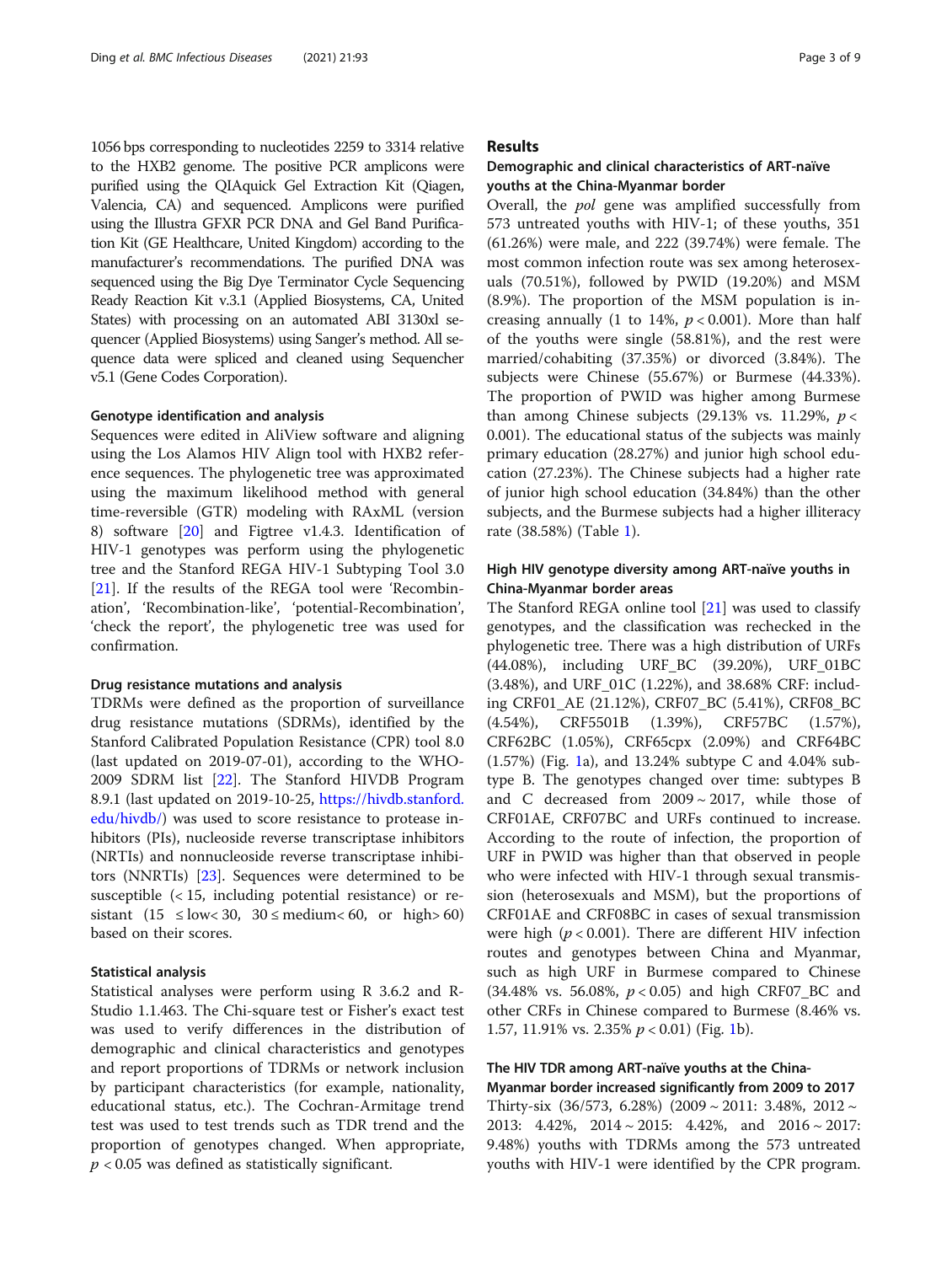|                          | $2009 \sim 2011$<br>$n = 115$ | $2012 - 2013$<br>$n = 113$ | $2014 - 2015$<br>$n = 113$ | $2016 - 2017$<br>$n = 232$ | <b>Total</b><br>$N = 573$<br>$(100\%)$ |
|--------------------------|-------------------------------|----------------------------|----------------------------|----------------------------|----------------------------------------|
| Gender                   |                               |                            |                            |                            |                                        |
| Male                     | 53                            | 54                         | 71                         | 173                        | 351(61%)                               |
| Female                   | 62                            | 59                         | 42                         | 59                         | 222(39%)                               |
| <b>Nationality</b>       |                               |                            |                            |                            |                                        |
| China                    | 90                            | 64                         | 47                         | 118                        | 319(56%)                               |
| Myanmar                  | 25                            | 49                         | 66                         | 114                        | 254(44%)                               |
| Route of transmission    |                               |                            |                            |                            |                                        |
| Heterosexual             | 88                            | 80                         | 78                         | 158                        | 404(71%)                               |
| IDU                      | 19                            | 26                         | 25                         | 40                         | 110(19%)                               |
| <b>MSM</b>               | $\mathbf{1}$                  | $\overline{7}$             | 9                          | 34                         | 51(9%)                                 |
| Unknown                  | 7                             | 0                          | $\mathbf{1}$               | $\mathsf{O}\xspace$        | 8(1%)                                  |
| Marriage status          |                               |                            |                            |                            |                                        |
| Single                   | 51                            | 53                         | $72\,$                     | 161                        | 337(59%)                               |
| Married                  | 56                            | 57                         | 37                         | 64                         | 214(37%)                               |
| Divorce\bereavement      | 8                             | 3                          | $\overline{4}$             | $\overline{7}$             | 22(4%)                                 |
| Ethnicity                |                               |                            |                            |                            |                                        |
| Han                      | 42                            | 47                         | 30                         | 41                         | 160(28%)                               |
| Minorities               | 73                            | 66                         | 83                         | 191                        | 413(72%)                               |
| Education                |                               |                            |                            |                            |                                        |
| Illiteracy               | 24                            | 29                         | 22                         | 40                         | 115(20%)                               |
| Primary school           | 46                            | 29                         | 28                         | 59                         | 162(28%)                               |
| Junior school            | 38                            | 39                         | 38                         | 41                         | 156(27%)                               |
| senior school            | $\overline{4}$                | $\overline{2}$             | $\overline{\phantom{a}}$   | 20                         | 33(6%)                                 |
| College and Above        | 3                             | 4                          | 3                          | 5                          | 15(3%)                                 |
| Unknown                  | $\mathbf 0$                   | $10$                       | 15                         | 67                         | 92(16%)                                |
| Job                      |                               |                            |                            |                            |                                        |
| Jobless                  | 11                            | 12                         | 14                         | 21                         | 58(10%)                                |
| Farmer                   | 84                            | 76                         | 53                         | 107                        | 320(56%)                               |
| <b>Business services</b> | 13                            | 4                          | 3                          | 8                          | 28(5%)                                 |
| Other                    | $\overline{7}$                | 9                          | 27                         | 25                         | 68(12%)                                |
| Unknown                  | $\mathbf 0$                   | 12                         | 16                         | 71                         | 99(17%)                                |

<span id="page-3-0"></span>**Table 1** Clinical characterizes of untreated  $16 \sim 25$ y youths infected HIV during 2009  $\sim$  2017

TDR increased significantly from 2009 to 2017 (3.48 to 9.48%,  $p < 0.05$ , Cochran-Armitage trend test). TDR among Chinese increased from 3.33 to 5.93% ( $p = 0.37$ , Cochran-Armitage trend test), and the highest percentage appeared in  $2014 \sim 2015$  (6.38%). The TDR among Burmese increased significantly from 4.00 to 13.16%  $(p < 0.05,$  Cochran-Armitage trend). TDR to NNRTIs  $(3.9 \text{ to } 4.31\%, p = 0.57)$  and PIs  $(0 \text{ to } 0.86\%, p = 0.20)$  increased from 2009 to 2017. Moreover, the resistance to NRTIs increased significantly (0.87 to 5.17%,  $p = 0.004$ , Cochran-Armitage trend test) (Fig. [2](#page-4-0)a).

Overall, the average TDR to NNRTIs, NRTIs, and PIs was 3.49, 2.62, and 0.52%, respectively. Most

(94.4%,  $n = 34$ ) of HIV-1 patients with TDRM displayed a single drug class resistance mutation. Only two (5.6%) strains harbored both NRTI and NNRTI mutations. No HIV-1 strain with TDRMs to triple classes of drugs was found in this study. Y181I/C and K103N were found in 7 and 9 infected individuals, respectively (Table [2\)](#page-5-0). We used the Stanford HIVdb tool to assess the clinical impact of these mutations (excluding other polymorphism sites). Among NNRT Is, resistance to doravirine (DOR), etravirine (ETR), and rilpivirine (RPV) occurred mainly at a moderate level (50, 63, and 78%, respectively), and efavirenz (EFV) and nevirapine (NVP) had high-level resistance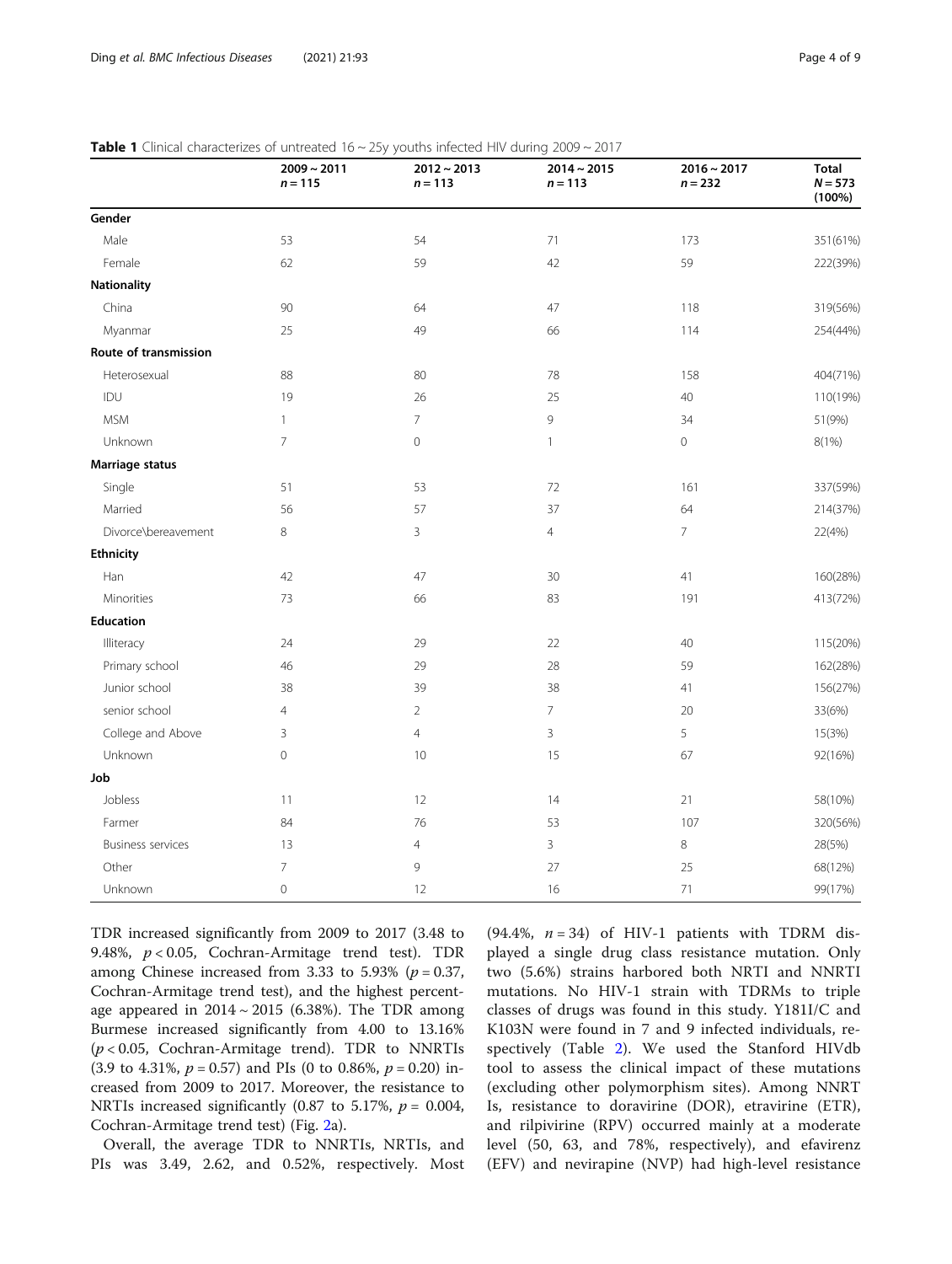

<span id="page-4-0"></span>

(55 and 95%). Among NRTIs, except M184I (1), L74I (1), D67N (1), and T215I (1), the remaining mutations (75%, 12/16) only conferred potential resistance (score < 15) to NRTIs. Only three youths carried TDRMs associated with PI resistance, and the I54M site caused broad resistance to PI drugs (Fig. 2b).

#### Correlates of CD4 count and TDRMs among ART-naïve youths in the China-Myanmar border

The CD4 counts of 461 (80.45%) of the youths in the study were recorded. The average CD4 count was 483/ mm<sup>3</sup> 95% CI:  $466.31 \sim 513.87/\text{mm}^3$ . To examine the relationship between CD4 count and TDRMs, we divided



2009–2011 (3/90, 3.30%, Std. Error: 1.9, 0.00% ~ 7.60%), 2012–2013 (3/64, 4.70%, Std. Error: 2.66, 0.00% ~ 10.9%), 2014–2015 (3/47, 6.4%, Std. Error: 3.6, 0.00% ~ 14.6%), 2016–2017 (7/118, 5.90%, Std. Error: 2.20, 1.80% ~ 10.7%); Burmese: 2009–2011 (1/25, 4.00%, Std. Error: 4.00, 0.00% ~ 13.6%), 2012–2013 (2/49, 4.10%, Std. Error: 2.8, 0.00% ~ 10.4%), 2014–2015 (2/66, 3.00%, Std. Error: 2.1, 0.00% ~ 7.70%), 2016–2017 (15/114, 13.20%, Std. Error: 3.10, 7.40% ~ 19.7%). b. Resistance levels of TDRMs. The degrees of resistance of the observed TDRMs to 20 ART drugs from the Stanford HIVDB program are distinguished by colors. The effects of other non-SDRMs in the sequence are excluded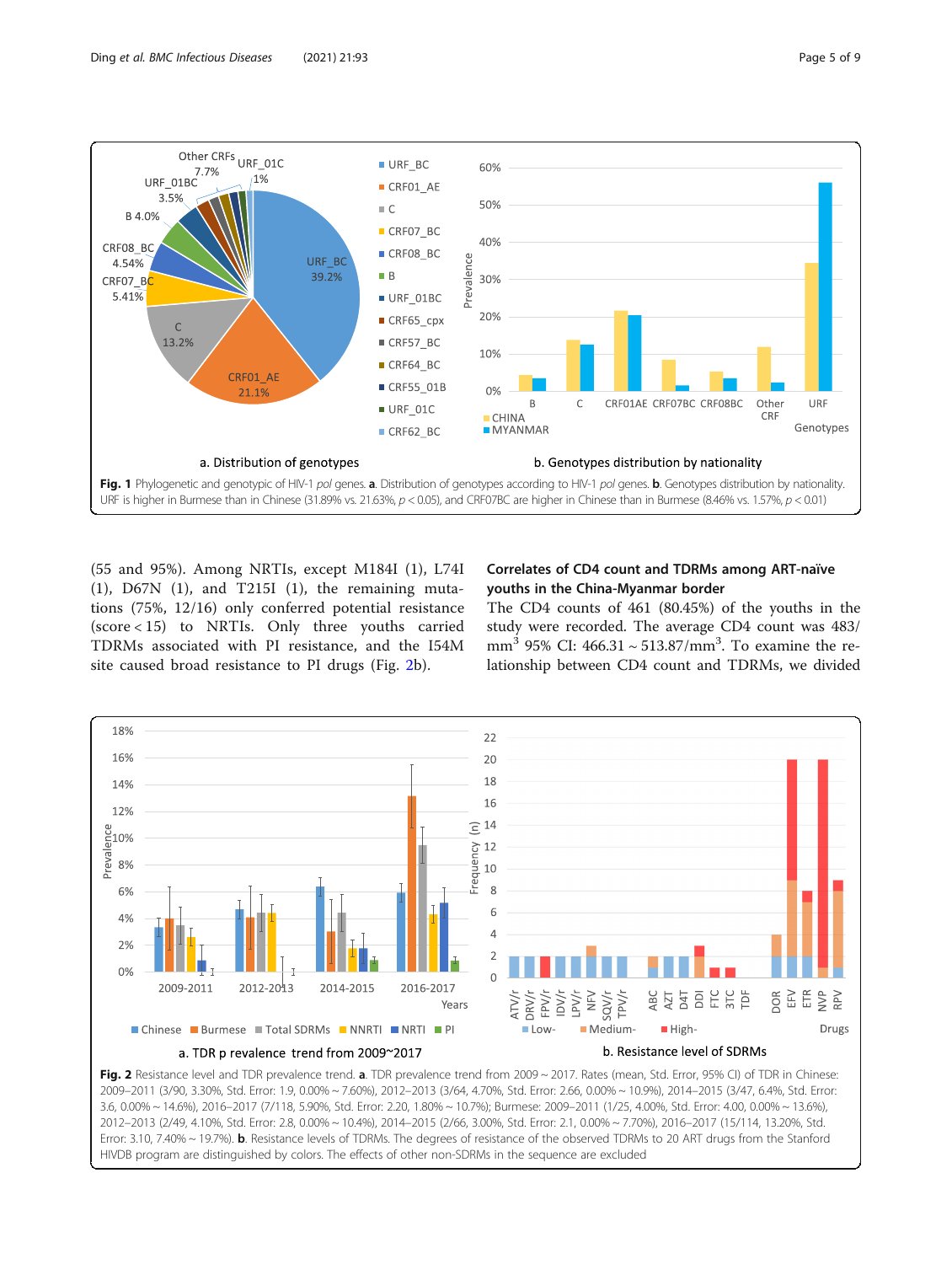<span id="page-5-0"></span>Table 2 Prevalence of HIV Transmitted Drug Resistance Mutations among untreated  $16 \sim 25y$  youths in Dehong during  $2009 - 2017$ 

| <b>Type</b>        | DRM (%)         |
|--------------------|-----------------|
| <b>Total TDRMs</b> | 38 <sup>a</sup> |
| NRTI_TDRMs         | 15(2.62%)       |
| D67E               | $4(0.70\%)$     |
| <b>D67N</b>        | 1(0.17%)        |
| F77L               | 3(0.52%)        |
| <b>K219N</b>       | 3(0.52%)        |
| L74I               | 1(0.17%)        |
| M184               | 1(0.17%)        |
| T215I              | 1(0.17%)        |
| T69D               | 1(0.17%)        |
| <b>NNRTI_TDRMs</b> | 20(3.49%)       |
| G190A              | 1(0.17%)        |
| K101E              | 1(0.17%)        |
| K103N              | 9(1.57%)        |
| V106M              | 2(0.35%)        |
| Y181C              | 7(1.22%)        |
| PI_TDRMs           | 3(0.52%)        |
| <b>I54M</b>        | 2(0.35%)        |
| M46I               | 1(0.17%)        |

a "Heterosexual" and "2016–2017" have two infectors who have two classes of TDRMs

subjects into two groups: with or without TDRMs. The mean CD4 count was significantly lower in youths with TDRMs  $(372.57/\text{mm}^3, 95\% \text{ CI: } 300.44 \sim 444.69/\text{mm}^3)$ than youths without TDRMs (496.08, 95% CI: 471.91  $\sim$  $520.25/\text{mm}^3$ ). K103N and Y181C were the most common TDRMs in NNRTI. We divided subjects into the K103N group, Y181C group, NRTI group, PI group, and without TDRMs group. The K103N group, Y181C group, and NRTI\_TDRMs group had lower mean CD4 counts  $(337/\text{mm}^3)5\%$  CI:  $246.42 \sim 427.57/\text{mm}^3$ ,  $385/\text{mm}$ mm<sup>3</sup> 95% CI: 132.54 ~ 637.85/mm<sup>3</sup>, and 363.6/mm<sup>3</sup>95% CI:  $260.51 \sim 489.62/\text{mm}^3$ , and  $434/\text{mm}^395\%$  CI: 130.69  $\sim$  737.30/mm<sup>3</sup>, respectively) than the youths without TDRMs group (Table 3). None of the other characteristics or demographic information correlated with TRDMs (supplement Table [S2](#page-7-0)).

#### **Discussion**

The city of Dehong is located in the China-Myanmar border area near the "Golden Triangle" and is a hotspot of HIV transmission and recombination, with a strong impact on the HIV-1 epidemic in China [[12](#page-7-0), [24](#page-8-0)]. From 2009 to 2017, 10,832 people were newly reported with HIV-1 infection at the Dehong border of China, 2210  $(20.40\%)$  of whom were youths  $( $25$  y). As youths are$ more likely to have recent infections and are highly representative of TDR, [\[16](#page-7-0)–[18](#page-7-0)] we analyzed the TDR and genotype of untreated youths  $(16 \sim 25 \text{ y})$  newly diagnosed with HIV-1 infections over a 9-year period in Dehong.

The distribution of HIV-1 genotypes in China primarily includeCRF01AE, CRF07BC, CRF08BC, and B, while

#### Table 3 Correlates of CD4 count and DRMs among ART-naïve youths in the China-Myanmar border

|                     | N              | Mean $(mm3)$ | <b>Standard Error</b><br>of Mean $(mm3)$ | 95% CI for Mean                |                                | P     |
|---------------------|----------------|--------------|------------------------------------------|--------------------------------|--------------------------------|-------|
|                     |                |              |                                          | Lower Bound (mm <sup>3</sup> ) | Upper Bound (mm <sup>3</sup> ) |       |
| <b>TDRMs</b>        |                |              |                                          |                                |                                | 0.015 |
| Without TDRMs       | 431            | 496.08       | 12.13                                    | 471.91                         | 520.25                         |       |
| <b>TDRMs</b>        | 30             | 372.57       | 34.05                                    | 300.44                         | 444.69                         |       |
| NNRTI_TDRMs         |                |              |                                          |                                |                                | 0.226 |
| Without TDRMs       | 431            | 496.08       | 12.13                                    | 471.91                         | 520.25                         |       |
| With K103N mutation | 9              | 337.00       | 39.05                                    | 246.42                         | 427.57                         |       |
| With Y181C mutation | 5              | 385.20       | 91.00                                    | 132.54                         | 637.85                         |       |
| Other mutation      | $\overline{2}$ | 514.50       | NA.                                      | <b>NA</b>                      | <b>NA</b>                      |       |
| NRTI_TDRMs          |                |              |                                          |                                |                                | 0.064 |
| Without TDRMs       | 431            | 496.08       | 12.13                                    | 471.91                         | 520.25                         |       |
| NRTI TDRMs          | 13             | 363.60       | 54.39                                    | 260.51                         | 489.62                         |       |
| PI_TDRMs            |                |              |                                          |                                |                                | 0.674 |
| Without TDRMs       | 431            | 496.08       | 12.13                                    | 471.91                         | 520.25                         |       |
| PI TDRMs            | 3              | 434.00       | 82.70                                    | 130.69                         | 737.30                         |       |

The CD4 counts of 461 (80%) of the youths in the study were recorded. The results of "Standard Error of Mean" and "95% CI for Mean" are based on 1000 bootstrap samples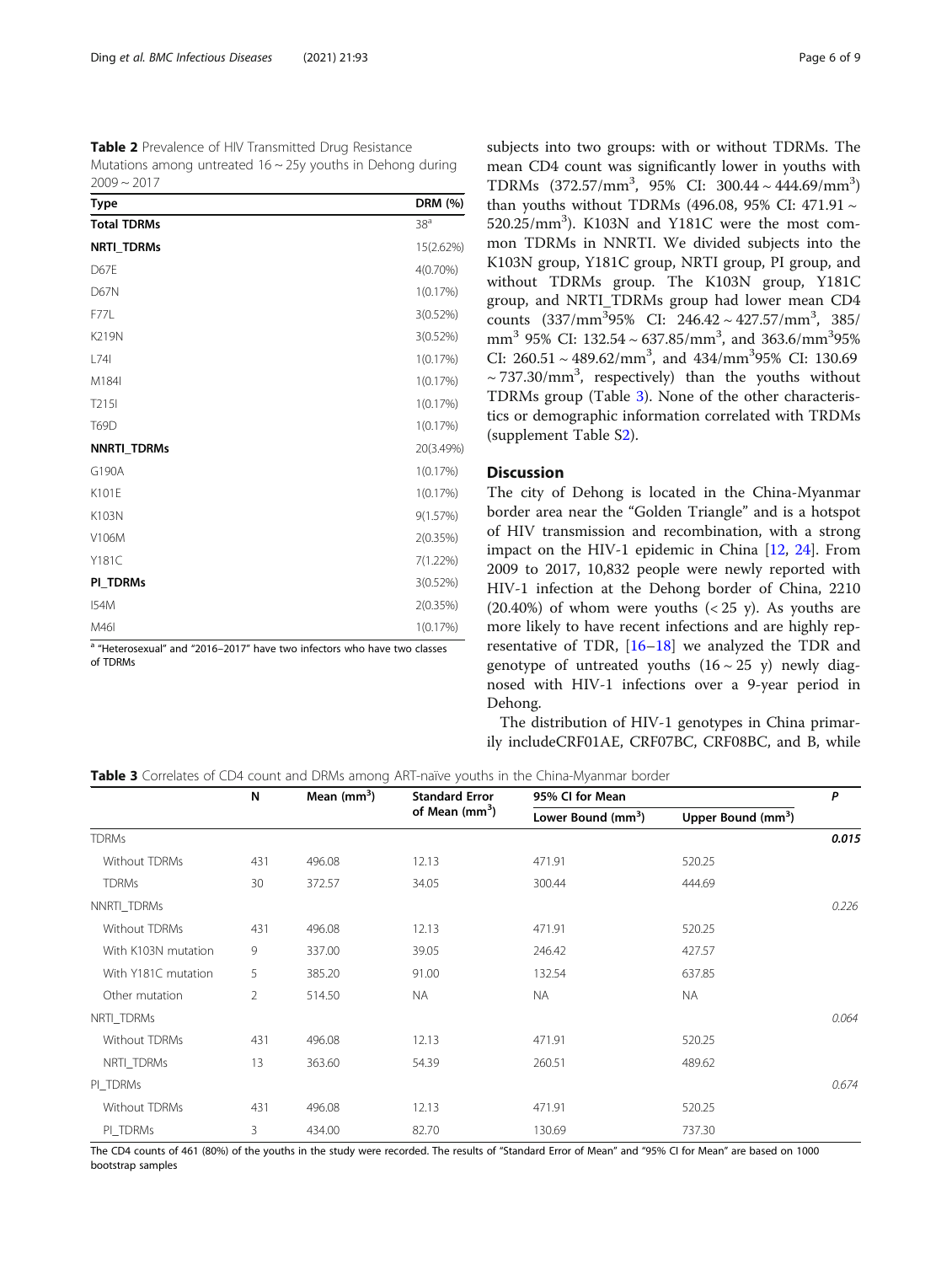C, URF, and CRFs account for only a small proportion [[9\]](#page-7-0). However, the distribution of genotypes differs in Dehong, which has a high prevalence of URFs [\[15](#page-7-0), [25](#page-8-0)]. Similar to previous studies, the distribution of HIV genotypes in this study was diverse and complex. Notably, the prevalence of genotypes B and C decreased annually, and CRF01AE, CRF07BC, and URFs continues to increase. We also found that the proportion of URFs in Burmese and PWID populations was significantly higher than other populations. This prevalence result may indicate that due to the influence of drug injection in the "Golden Triangle", the presence of HIV-1 recombination networks occurred early among PWID in Dehong [[26](#page-8-0)–[28](#page-8-0)]. This has had a long-term impact on the HIV-1 epidemic in this area and made Dehong a hotspot for HIV recombination.

Previous studies indicated that frequent recombination was more effective than mutation in spreading drug resistance mutations [\[29,](#page-8-0) [30](#page-8-0)]. Frequent communication around the China-Myanmar border has increased the frequency of recombination [[15](#page-7-0), [31\]](#page-8-0). However, this previous study was based on patients after treatment. Recombination allows the genome to combine beneficial mutations that existed before, which is conducive to the survival of viruses in the ARV. Our subjects were treatment-naïve, and there was no choice pressure of ARV drugs. This factor may be why the connection between TDR and reorganization was not significant ( $p = 0.793$ ), despite the increasing reorganization. Overall, the average prevalence of TDR was 6.28%, which exceeds the 5% moderate prevalence level. Since the early years of ART scale-up, TDR strains of HIV are likely to be limited, and all youths were ART-naïve. The total number of TDRMs was small ( $n = 36$ ), which may result in a statistical bias. We increased the sample capacity in 2016–2017 and observed a significant increase in TDR. Notably, the TDR was 9.48% in 2016–2017, which is significantly higher than the average TDR prevalence in China [\[3\]](#page-7-0) and Myanmar [\[2\]](#page-7-0). The TDR in this study does not represent the average resistance level in China and Myanmar but it indicates the TDR increase among youths in hotspots of HIV transmission and recombination. In this study, found no significant difference in TDR prevalence between Burmese and Chinese subjects. The prevalence of TDR in Chinese subjects increased from 2009 to 2017 (from 3.92 to 5.93%), the prevalence of TDR in Burmese migrants increased significantly from 2010 to 2017 (from 4.00 to 13.16%). Burmese migrants are a key population for HIV prevention in this region.

Resistance to NNRTIs (2.92%) was the most frequent TDRM. Among these mutations, K103N  $(n = 9)$  and Y181C/I ( $n = 7$ ) were the most common TDRMs. These two mutations caused a high level of drug resistance to first-line treatment drugs (EFV and NVP). Among NRTI-related TDRMs (2.34%), most (75%, 12/16) exhibited only potential resistance. Azidothymidine (AZT), lamivudine (3TC), and tenofovir (TDF), as first-line NRTI drugs in China, have meager rates of transmission resistance (0.30, 0.15, and 0%, respectively). However, unlike the findings reported in other areas,  $\left[3, 32-37\right]$  $\left[3, 32-37\right]$  $\left[3, 32-37\right]$  $\left[3, 32-37\right]$  $\left[3, 32-37\right]$  $\left[3, 32-37\right]$  $\left[3, 32-37\right]$ NRTI resistance showed the most significant increase (from 0 to 5.17%) from 2009 to 2017 in this study. Although the prevalence of TDR to PIs (0.44%) was significantly lower than the prevalence of TDR to NNRTIs/ NRTIs, the I54M mutation caused universal resistance to PI drugs. These results suggest the need for considering resistance testing before initiating ART. We did not investigate integrase inhibitor (INSTI) TDR; these sequences were previously amplified and stored by our laboratory, and the primers did not include the INSTI region because INSTI drugs are not widely used in China and Myanmar. We will continue to increase the sample capacity and to monitor TDR (including INSTI) in the China-Myanmar border region.

Previous studies [[38,](#page-8-0) [39](#page-8-0)] associated TDRMs with high CD4 counts, but our research found that HIV-1-infected youths with TDRMs had low CD4 counts. This discrepancy was also found in at least two other studies [[40](#page-8-0), [41](#page-8-0)]. A 2019 study [\[42](#page-8-0)] suggested that the detection of primary resistance was not associated with the speed of CD4 decline. We divided these six studies into two groups based on whether CD4 decreased. There were not many similarities in the resistance sites within the group. Notably, all of the studies had limitation. Infected persons at any stage of infection can enter the queue. The decline of CD4 was likely related to different stages of the disease course. In our study, the distribution of transmission routes and genotypes were similar to the overall HIV-1 situation in this region. Demographic information has no correlation with TRDMs, which minimized the error caused by sampling. Moreover, our survey objects were newly reported ART-naïve youths, which reduces the error of infection time as possible and excludes individuals with long-standing infections or prior ART. Therefore, this relationship between CD4 count and TDRMs may be generalized to individuals infected with HIV-1 at the China-Myanmar border. We compared the CD4 count between NNRTI/NRTI/PI mutation and non-TDRM youths. Although all groups with TDRMs showed a lower mean CD4 count than the group without TDRMs, the difference was not statistically significant. Due to the small number of other TDRMs, we could not determine the correlation between other single TDRMs and CD4 counts. In summary, large sample size and more epidemiological data are required to evaluate the potential role of three classes of TDR (NNRTI/NRTI/PI) or K103N, Y181C in affecting the decline of CD4 count.

#### Conclusion

TDR increased two-fold and exceeded the 5% moderate prevalence level from 2009 to 2017 among untreated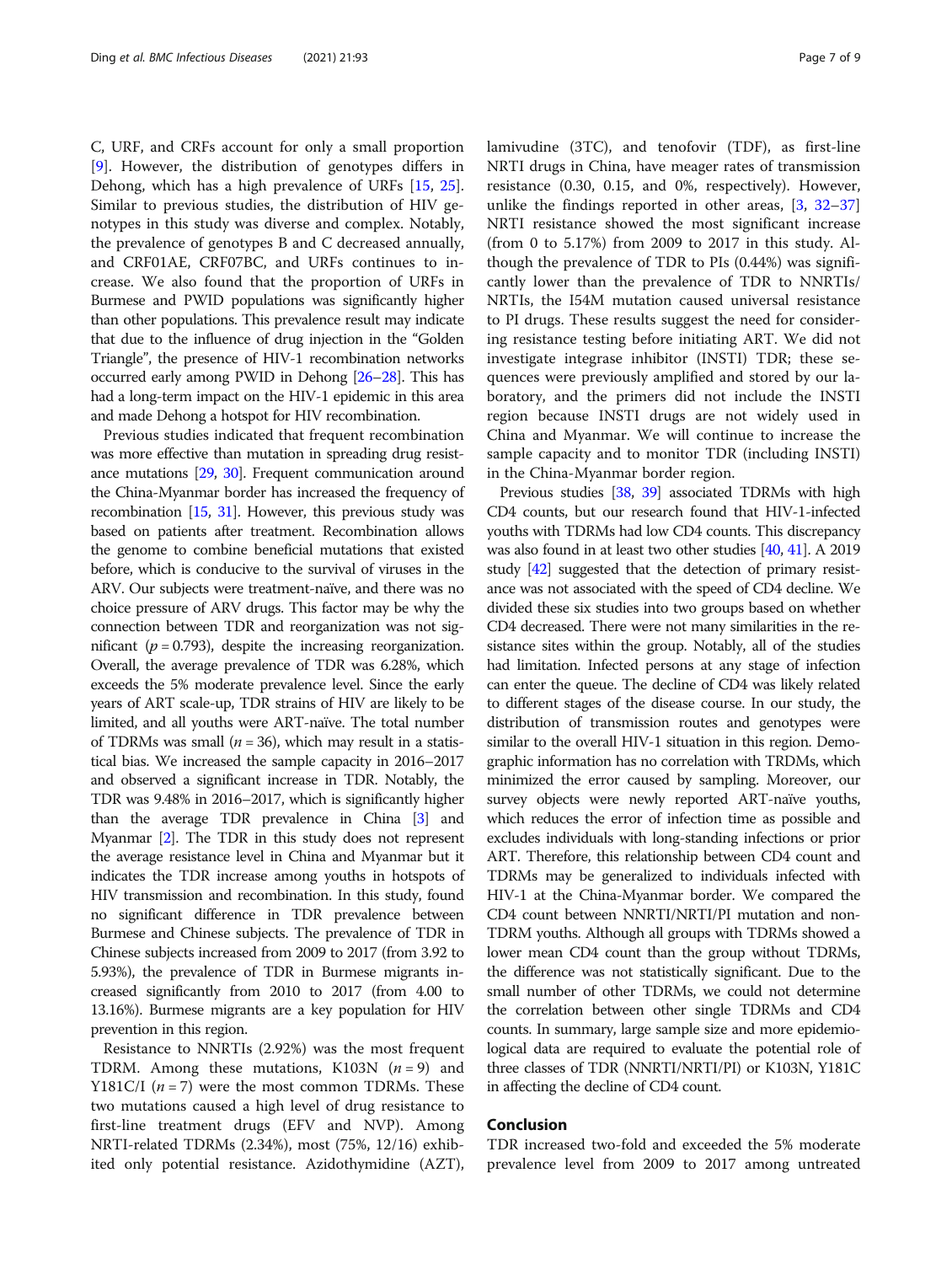<span id="page-7-0"></span>youths in the China-Myanmar border, primarily resistance to NNRTIs and NRTIs. HIV-1 genotypes are diverse and complex, with URFs, CRF01AE as the predominant genotypes. The HIV-1 TDR increase and a low CD4 count of patients with TDRMs suggest the need for considering drug resistance before initiating ART in HIV recombination hotspots.

#### Supplementary Information

The online version contains supplementary material available at [https://doi.](https://doi.org/10.1186/s12879-021-05794-5) [org/10.1186/s12879-021-05794-5.](https://doi.org/10.1186/s12879-021-05794-5)

Additional file 1: Table S1. Age distribution of newly reported HIV infections in Dehong city, during  $2009 \sim 2017$ . Table S2. Demography and clinical characteristics of untreated 16 ~ 25y youths infected HIV with or without TDRMs.

#### Abbreviations

HIV: Human immunodeficiency virus; TDR: Transmitted drug resistance; ADR: Acquired drug resistance; PLWH: People living with HIV; WHO: World Health Organization; ART: Antiretroviral therapy; NNRTI: Non-nucleoside reverse-transcriptase inhibitor; NRTI: Nucleoside reverse-transcriptase inhibitor; PI: Protease inhibitor; PWID: People who injected drug; PrEP: Pre-exposure prophylaxis; EFV: Efavirenz; NVP: Nevirapine; FTC: Emtricitabine; 3TC: Lamivudine; ABC: Abacavir; DDI: Didanosine; D4T: Stavudine; TDF: Tenofovir; AZT: Azidothymidine; DRV/r: Darunavir; LPV/r: Lopinavir; ATV/ r: Atazanavir; DRM: Drug resistance mutation; HIVDR: HIV Drug Resistance Database; 95% CI: 95% Confidence interval

#### Acknowledgements

Not applicable.

#### Authors' contributions

L.M. M.H. conceived and designed the experiments; M.C., J.W., Y.Y., Y.M. collected samples. Y.D. M.C. Y.Z., L.W., Q.L. performed the experiments; Y.D., Y.F., H.X., S.D. analyzed the data; Y.D., L.M. M.H. wrote the paper; all authors discussed the results and contributed to the final manuscript. The author(s) read and approved the final manuscript.

#### Funding

This work was supported by the National Science and Technology Major Project (Grant 2018ZX10101002–004-003), the National Natural Science Foundation of China (Grants 81871694, 81773447, 81561128006), and the National Major Project of the State Key Laboratory of Infectious Diseases Prevention and Control (Grant 2011SKLID102). The funding body had no role in the data collection, analysis, and interpretation of the verbal data, and writing of the manuscript.

#### Availability of data and materials

The datasets used during the current study are available from the corresponding author on reasonable request.

#### Ethics approval and consent to participate

The ethical review of this study was formally approved by and obtained written consent (approval no. X190111549) from the Medical Ethics Certification Committee of the Chinese Center for Disease Control and Prevention. Written informed consent was obtained from all subjects included in the study.

#### Consent for publication

Not applicable.

#### Competing interests

The authors report no conflicts of interest in this work.

#### Author details

<sup>1</sup>State Key Laboratory of Infectious Disease Prevention and Control, National Center for AIDS/STD Control and Prevention, Collaborative Innovation Center for Diagnosis and Treatment of Infectious Diseases, Chinese Center for Disease Control and Prevention, 155 Changbai Road, Changping District, Beijing 102206, China. <sup>2</sup>Institute for AIDS/STD Control and Prevention, Yunnan Center for Disease Control and Prevention, No. 158, Dongsi Street, Xishan District, Kunming 650022, Yunnan Province, China. <sup>3</sup>Dehong Dai and Jingpo Autonomous Prefecture Center for Disease Control and Prevention, Mangshi 678400, China.

#### Received: 19 September 2020 Accepted: 12 January 2021 Published online: 21 January 2021

#### References

- 1. Latest global and regional statistics on the status of the AIDS epidemic. [[https://www.unaids.org/en/resources/documents/2019/UNAIDS\\_FactSheet](https://www.unaids.org/en/resources/documents/2019/UNAIDS_FactSheet)].
- 2. HIV drug resistance report 2019 [<https://apps.who.int/iris/handle/10665/325891>].
- 3. Ye J, Hao M, Xing H, Zhang F, Wu H, Lv W, Jiang T, Wang Y, Wang J, Feng Y, et al. Transmitted HIV drug resistance among individuals with newly diagnosed HIV infection: a multicenter observational study. AIDS. 2019.
- 4. Yang LIJZ, Yi FENG, Hongyan LU. Zang xihui, Xu xiaoqin, Yang Jiezhe: gene characteristic and transmitted drug resistance of HIV-1 strains among infected patientsat the age of 16-25 years in China. China J AIDS STD. 2017; 23(03):176–80.
- 5. Chen M, Zhu Q, Xing H, Chen H, Jin X, Dong L, Dai J, Yang M, Yang C, Jia M, et al. The characteristics of pretreatment HIV-1 drug resistance in western Yunnan, China. Epidemiol Infect. 2020;148:e102.
- Chen M, Ma Y, Chen H, Dai J, Dong L, Yang C, Li Y, Luo H, Zhang R, Jin X, et al. HIV-1 genetic transmission networks among men who have sex with men in Kunming, China. PLoS One. 2018;13(4):e0196548.
- 7. World Drug Report 2016, united nations office on drugs and crime. [\[http://](http://www.unodc.org/wdr2016/) [www.unodc.org/wdr2016/](http://www.unodc.org/wdr2016/)].
- 8. Ma Y, Li Z, Zhang K, Yang W, X R: HIV was first discovered among injection drug users in China. Chin J Epidemiology 1990, 11: 184–185.
- 9. Li X, Li W, Zhong P, Fang K, Zhu K, Musa TH, Song Y, Du G, Gao R, Guo Y, et al. Nationwide trends in molecular epidemiology of HIV-1 in China. AIDS Res Hum Retrovir. 2016;32(9):851–9.
- 10. Jia Y, Sun J, Fan L, Song D, Tian S, Yang Y, Jia M, Lu L, Sun X, Zhang S, et al. Estimates of HIV prevalence in a highly endemic area of China: Dehong prefecture, Yunnan Province. Int J Epidemiol. 2008;37(6):1287–96.
- 11. Luo CC, Tian C, Hu DJ, Kai M, Dondero T, Zheng X. HIV-1 subtype C in China. Lancet. 1995;345(8956):1051–2.
- 12. Feng Y, He X, Hsi JH, Li F, Li X, Wang Q, Ruan Y, Xing H, Lam TT, Pybus OG, et al. The rapidly expanding CRF01\_AE epidemic in China is driven by multiple lineages of HIV-1 viruses introduced in the 1990s. AIDS. 2013; 27(11):1793–802.
- 13. Tee KK, Pybus OG, Li XJ, Han X, Shang H, Kamarulzaman A, Takebe Y. Temporal and spatial dynamics of human immunodeficiency virus type 1 circulating recombinant forms 08\_BC and 07\_BC in Asia. J Virol. 2008;82(18): 9206–15.
- 14. Li Z, He X, Wang Z, Xing H, Li F, Yang Y, Wang Q, Takebe Y, Shao Y. Tracing the origin and history of HIV-1 subtype B' epidemic by near full-length genome analyses. AIDS. 2012;26(7):877–84.
- 15. Wei H, Xing H, Hsi JH, Jia M, Feng Y, Duan S, He C, Yao S, Ruan Y, He X, et al. The sexually driven epidemic in youths in China's southwestern border region was caused by dynamic emerging multiple recombinant HIV-1 strains. Sci Rep. 2015;5:11323.
- 16. World Health O. World Health Organization protocol for surveillance of transmitted HIV drug resistance: 2012 update. In. Geneva: World Health Organization; 2012.
- 17. Bennett DE, Myatt M, Bertagnolio S, Sutherland D, Gilks CF. Recommendations for surveillance of transmitted HIV drug resistance in countries scaling up antiretroviral treatment. Antivir Ther (Lond). 2008; 13(Suppl 2):25–36.
- 18. HIV drug resistance surveillance guidance [\[https://apps.who.int/iris/handle/1](https://apps.who.int/iris/handle/10665/204471) [0665/204471](https://apps.who.int/iris/handle/10665/204471)].
- 19. Zhou Z, Wagar N, DeVos JR, Rottinghaus E, Diallo K, Nguyen DB, Bassey O, Ugbena R, Wadonda-Kabondo N, McConnell MS, et al. Optimization of a low cost and broadly sensitive genotyping assay for HIV-1 drug resistance